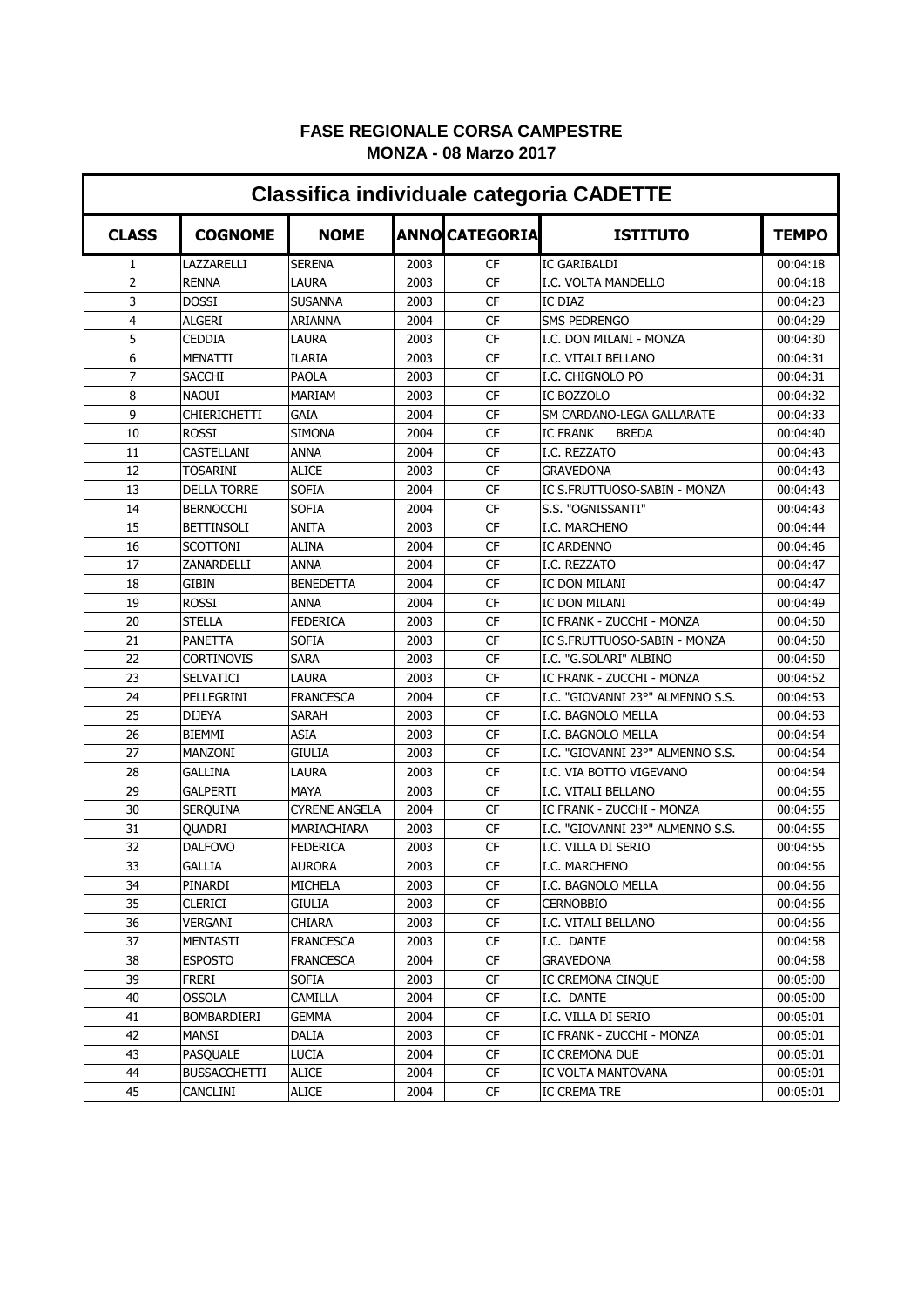## **FASE REGIONALE CORSA CAMPESTRE MONZA - 08 Marzo 2017**

| <b>Classifica individuale categoria CADETTE</b> |                  |                    |      |                      |                                  |              |  |  |
|-------------------------------------------------|------------------|--------------------|------|----------------------|----------------------------------|--------------|--|--|
| <b>CLASS</b>                                    | <b>COGNOME</b>   | <b>NOME</b>        |      | <b>ANNOCATEGORIA</b> | <b>ISTITUTO</b>                  | <b>TEMPO</b> |  |  |
| 46                                              | <b>PIZZOCARO</b> | <b>GIULIA</b>      | 2004 | <b>CF</b>            | <b>LEONE XIII</b>                | 00:05:02     |  |  |
| 47                                              | PEDUZZI          | <b>CAROLA</b>      | 2004 | <b>CF</b>            | <b>CERNOBBIO</b>                 | 00:05:02     |  |  |
| 48                                              | RIZZI            | <b>BENEDETTA</b>   | 2004 | <b>CF</b>            | I.C. CHIGNOLO PO                 | 00:05:02     |  |  |
| 49                                              | CASO'            | LUDOVICA           | 2004 | <b>CF</b>            | LEONE XIII                       | 00:05:03     |  |  |
| 50                                              | <b>SELLEY</b>    | <b>BREANNA</b>     | 2004 | CF                   | I.C. CHIGNOLO PO                 | 00:05:03     |  |  |
| 51                                              | <b>CONFORTO</b>  | LIDIA              | 2003 | CF                   | <b>IC SONDRIO CENTRO</b>         | 00:05:04     |  |  |
| 52                                              | LICARI           | <b>ELENA</b>       | 2003 | CF                   | I.C. MARCHENO                    | 00:05:05     |  |  |
| 53                                              | <b>DECENSI</b>   | <b>CATERINA</b>    | 2003 | CF                   | <b>IC ARDENNO</b>                | 00:05:06     |  |  |
| 54                                              | <b>GILARDI</b>   | <b>ASTRID</b>      | 2003 | CF                   | I.C. VOLTA MANDELLO              | 00:05:07     |  |  |
| 55                                              | TRINGALI         | TECLA              | 2003 | CF                   | IC DON MILANI                    | 00:05:07     |  |  |
| 56                                              | <b>BRANCHINI</b> | SAMANTA            | 2004 | CF                   | <b>IC ARDENNO</b>                | 00:05:07     |  |  |
| 57                                              | <b>DONINELLI</b> | <b>GIORGIA</b>     | 2003 | CF                   | IC CESARE BATTISTI - COGLIATE    | 00:05:07     |  |  |
| 58                                              | <b>CARNERO</b>   | <b>ANNA MARTA</b>  | 2004 | CF                   | I.C. ROBBIO                      | 00:05:08     |  |  |
| 59                                              | <b>ERBA</b>      | AMELIA             | 2003 | CF                   | IC SONDRIO CENTRO                | 00:05:08     |  |  |
| 60                                              | <b>CONSONNI</b>  | <b>EMMA</b>        | 2004 | CF                   | I.C. ROBBIO                      | 00:05:08     |  |  |
| 61                                              | <b>DE CELLO</b>  | ANNACHIARA         | 2003 | CF                   | IC DON MILANI                    | 00:05:09     |  |  |
| 62                                              | PINI             | VITTORIA           | 2003 | CF                   | LEONE XIII                       | 00:05:09     |  |  |
| 63                                              | RIVAS TOGNETTI   | <b>ELEONORA</b>    | 2004 | CF                   | I.C. DANTE                       | 00:05:09     |  |  |
| 64                                              | <b>TALBI</b>     | <b>ASSIYA</b>      | 2003 | CF                   | I.C. BAGNOLO MELLA               | 00:05:10     |  |  |
| 65                                              | <b>PESENTI</b>   | GIORGIA            | 2003 | CF                   | I.C. "GIOVANNI 23°" ALMENNO S.S. | 00:05:12     |  |  |
| 66                                              | <b>BULATOVIC</b> | <b>ISABELLA</b>    | 2003 | CF                   | <b>CERNOBBIO</b>                 | 00:05:13     |  |  |
| 67                                              | <b>BASSANI</b>   | <b>NICOLE</b>      | 2004 | CF                   | I.C. VILLA DI SERIO              | 00:05:13     |  |  |
| 68                                              | MACCHI           | <b>ALICE</b>       | 2003 | CF                   | <b>IC CREMA TRE</b>              | 00:05:13     |  |  |
| 69                                              | CAPPELLETTI      | AMELIA             | 2004 | CF                   | LEONE XIII                       | 00:05:13     |  |  |
| 70                                              | PINI             | <b>BEATRICE</b>    | 2003 | CF                   | I.C. VOLTA MANDELLO              | 00:05:14     |  |  |
| 71                                              | <b>POMA</b>      | LAURA              | 2004 | <b>CF</b>            | I.C. "G.SOLARI" ALBINO           | 00:05:14     |  |  |
| 72                                              | <b>DONADELLO</b> | CHIARA             | 2003 | <b>CF</b>            | <b>IC CURTATONE</b>              | 00:05:15     |  |  |
| 73                                              | <b>BASSOLA</b>   | OLGA               | 2004 | <b>CF</b>            | IC SONDRIO CENTRO                | 00:05:16     |  |  |
| 74                                              | MERLI            | <b>FRANCESCA</b>   | 2003 | CF                   | IC CREMONA DUE                   | 00:05:18     |  |  |
| 75                                              | LOPARCO          | <b>AURORA</b>      | 2003 | CF                   | <b>IC CURTATONE</b>              | 00:05:19     |  |  |
| 76                                              | NAZZARI          | LARA               | 2003 | CF                   | S.S. "OGNISSANTI"                | 00:05:19     |  |  |
| 77                                              | LUI              | MARTA              | 2003 | <b>CF</b>            | <b>IC CURTATONE</b>              | 00:05:19     |  |  |
| 78                                              | GAROLINI         | <b>SILVIA</b>      | 2003 | <b>CF</b>            | <b>GRAVEDONA</b>                 | 00:05:21     |  |  |
| 79                                              | PREMOLI          | <b>MARTA</b>       | 2004 | CF                   | IC CREMA TRE                     | 00:05:21     |  |  |
| 80                                              | <b>BELLONI</b>   | GAIA               | 2004 | CF                   | I.C. CHIGNOLO PO                 | 00:05:21     |  |  |
| 81                                              | <b>BONATTI</b>   | <b>MARTA</b>       | 2003 | CF                   | IC VOLTA MANTOVANA               | 00:05:21     |  |  |
| 82                                              | <b>BORZI</b>     | <b>KTYSTAL</b>     | 2004 | <b>CF</b>            | GRAVEDONA                        | 00:05:23     |  |  |
| 83                                              | CASALE           | <b>GIULIA</b>      | 2003 | CF                   | <b>IC FRANK</b><br><b>BREDA</b>  | 00:05:23     |  |  |
| 84                                              | CIDU             | <b>BEATRICE</b>    | 2004 | CF                   | IC CESARE BATTISTI - COGLIATE    | 00:05:23     |  |  |
| 85                                              | SANTAMBROGIO     | <b>ALESSIA</b>     | 2003 | CF                   | IC CESARE BATTISTI - COGLIATE    | 00:05:24     |  |  |
| 86                                              | <b>BRUSCHI</b>   | <b>NICOLE</b>      | 2004 | CF                   | S.S. "OGNISSANTI"                | 00:05:24     |  |  |
| 87                                              | VAGO             | <b>ALESSIA</b>     | 2003 | CF                   | IC CESARE BATTISTI - COGLIATE    | 00:05:27     |  |  |
| 88                                              | DE PETRI         | CHIARA             | 2003 | CF                   | <b>IC ARDENNO</b>                | 00:05:29     |  |  |
| 89                                              | NISI             | <b>ALICE MARIA</b> | 2003 | CF                   | IC CREMA TRE                     | 00:05:30     |  |  |
| 90                                              | <b>TESSERA</b>   | MARTA              | 2004 | CF                   | S.S. "A.NEGRI"                   | 00:05:32     |  |  |